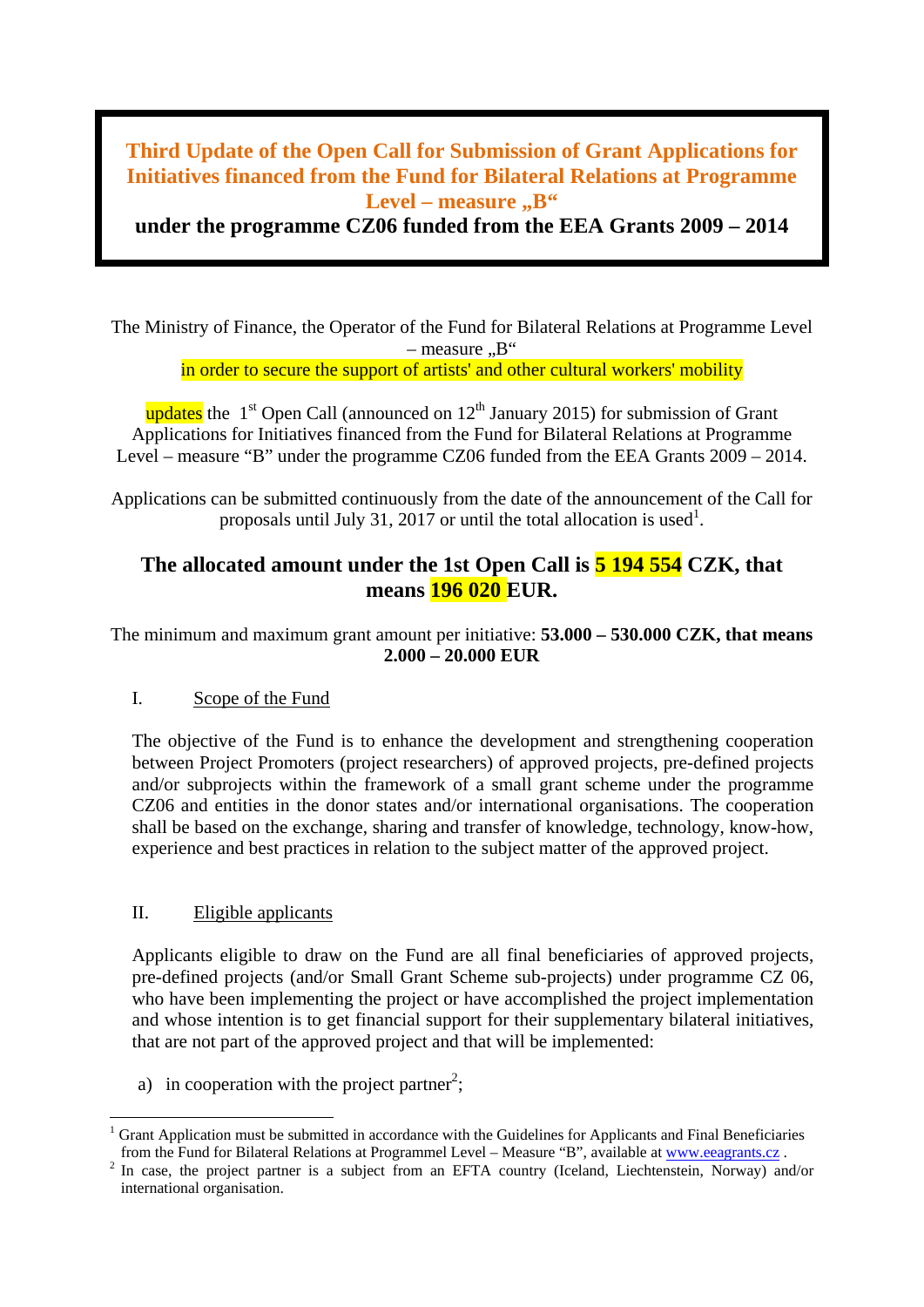- b) in cooperation with the bilateral partner of the initiative, that means with institutions from the donor states competent in the subject matter of the project implementation (i.e. actively involved in the area of project implementation for a minimal period of 1  $year)^3$ ;
- c) in cooperation with the bilateral partner of the initiative according to b) and international organisation<sup>4</sup>.

Projects financed from the EEA Grants may be implemented in cooperation with institutions from Norway, Iceland and Liechtenstein and/or international organisations.

### III. Eligible initiatives

The Fund is designed to finance targeted one-off or short-term supplementary initiatives in approved projects, pre-defined projects and/or subprojects within the framework of a small grant scheme under the programme CZ 06. These are not the initiatives crucial for achieving planned outcomes and outputs of the project/sub-project.

Initiatives, representing contribution to the implemented project and exchanging knowledge and/or experience between grant beneficiaries and the bilateral partner<sup>5</sup>, will be supported.

Eligible initiatives that may be financed from the Fund are activities forging stronger bilateral relations during the implementation period of approved projects/sub-projects. Such activities are not part of the original planned budget and are implemented in cooperation with a project partner or institution from the donor state and/or international organisations. These are particularly:

Following initiatives will be financed from the Fund:

- study and work trips, study/exchange stays, work visits, guest artists' and other cultural workers' visits and bilateral working meetings aimed at sharing experience and know-how, transferring best practices and **presenting results and personalities of** creative industries;
- bilateral/multilateral meetings, workshops, seminars and other cultural actions<sup>6</sup>;
- conferences aimed at bi-/multilateral meetings, presentations and building on contacts and working relations;

<sup>&</sup>lt;sup>3</sup> In exceptional cases, the Fund Operator may authorize initiatives inclusive of cooperation with the institutions coming out of the Donor States provided that the institution participates as an expert or consultant within the implementation of the initiative and the applicant justifies that the partner of similar quality and professional knowledge is not available in the Donor States or have not expressed interest in cooperation. Terms of financing expenses related to the participation of institutions from other than the Donor States are stated in the guideline, Chapter V - Eligible expenses.

<sup>&</sup>lt;sup>4</sup> International organizations are based on an international membership, reach and scope of activity. They include

both inter-governmental organizations and international NGOs.<br><sup>5</sup> Entities to take on the role as the bilateral partner are specified in part II.<br><sup>6</sup> Other cultural actions may include jointly organized cultural events, ho presentations during visual arts events etc.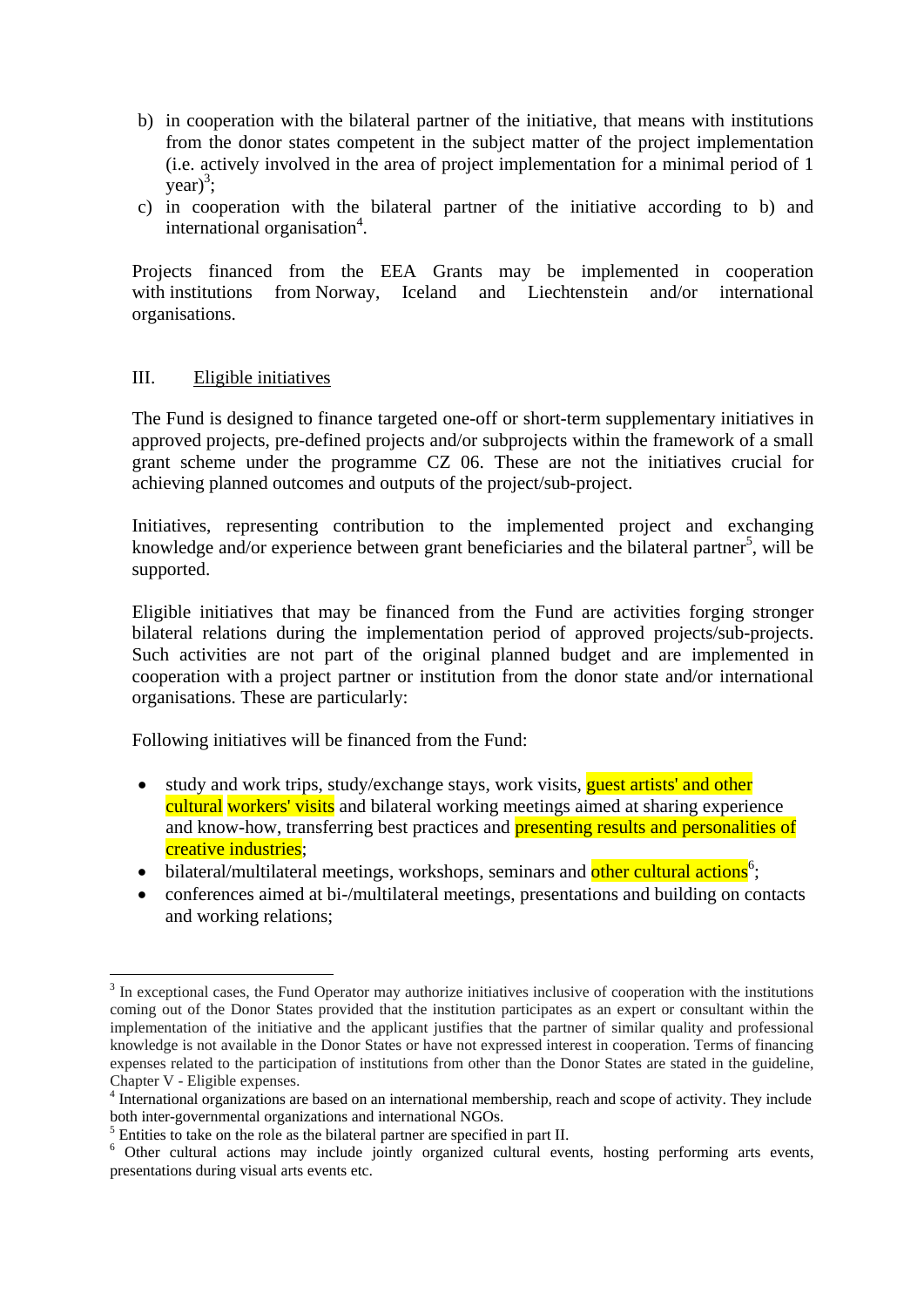- the production of studies, analyses and documentation, data collection, their sharing and exchange to strengthen the cooperation between the Final Beneficiaries and entities in Donor States and international organisations;
- information and promotional initiatives to strengthen bilateral partnerships and widen the creative industries perspectives;
- other bilateral type actions.

**Supported initiatives must finish their implementation by September, 15 2017 at the latest.**

## IV. Eligible expenditures and their reimbursement

According to Article 7.7 of the Regulation on the implementation of the European Economic area (EEA) Financial Mechanism 2009-2014, adopted by the EEA Financial Mechanism Committee, following categories of expenditure are eligible for funds:

- fees and travel costs for participation in conferences, seminars, study/exchange stays, courses, work meetings, workshops and other cultural actions;
- travel costs for study trips abroad;
- travel costs, per diems and salary costs for visits by experts and **guest artists**;
- taxi costs taxi may be used only in exceptional and justified cases, if transportation cannot be assured by other means of transport;
- expert fees;
- costs related to studies, including feasibility studies, and preparation of financial, economic and technical analyses;
- costs of conferences, seminars, working meetings and workshops, interpreting and translations of working materials;
- costs for promotional and information activities aimed at strengthening bilateral relations;
- external consultancy fees;
- travel insurance, ticket cancellation insurance;
- other costs related to the bilateral initiative (justified within the application).

Dates of the eligibility of expenditures to be covered by the Fund are given in the Grant Award Approval Letter and subsequently in the Grant Award legal act. The final date for the eligibility of expenditures is 1 month after the completion of all initiatives financed from the Fund. Expenditures will be eligible no later than till **October 15, 2017.** 

In the event that the planned amount of the grant initiative will equal 530,000 CZK (that means 20 000 EUR), the applicant for the grant may also ask for advance payment in the scope of application. The amount of the advance payment may not exceed 60% of the total amount of the grant requested. The advance payment will be refunded to the applicant within 10 working days from receipt of the request for advance payment. The request for advance payment may be submitted after the legal act ion the allocation of funds is issued by the Fund Operator. Neither state organizational units nor allowance organizations are allowed to apply for advance payment.